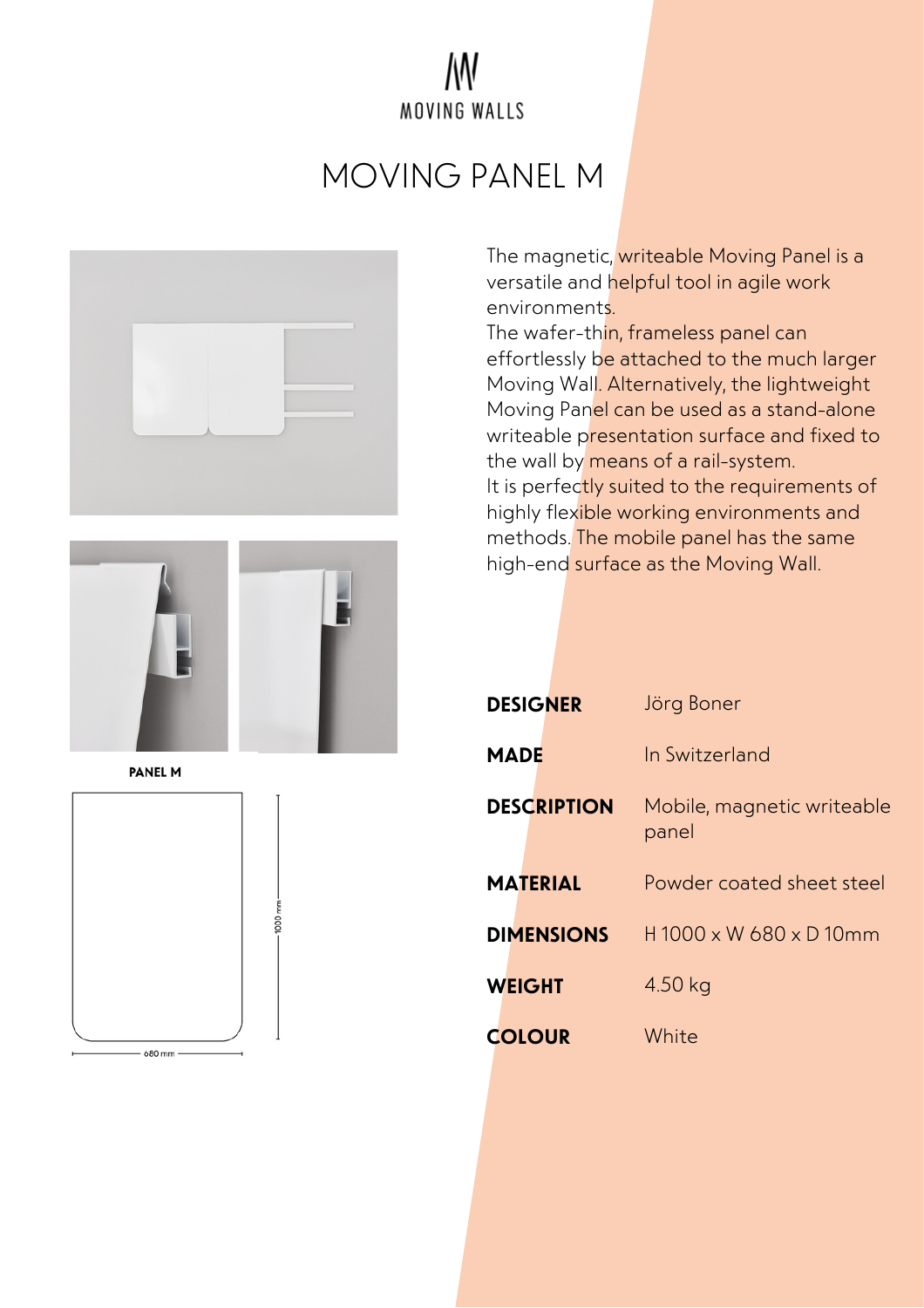### W MOVING WALLS

## MW WALL RAILS







The rail system MW Wall Rail enables the Moving Panel M to be connected to the wall.

The aluminium rails for wall mounting are available in three different lengths.

How To Use - Variations

MW WALL RAILS Variations for wall mounting the MOVING PANEL M:

| 1 Panel M  |  | $= 1x$ Wall Rail M1 (L 580mm)  |
|------------|--|--------------------------------|
| 2 Panels M |  | $= 1x$ Wall Rail M2 (L 1260mm) |
| 3 Panels M |  | $= 1x$ Wall Rail M3 (L 1940mm) |

Please note:

The Wall Rails M1 to M3 always comprise a set of three rails.

| <b>DESIGNER</b><br><b>MADE</b> | Jörg Boner<br>In Switzerland                                                         |
|--------------------------------|--------------------------------------------------------------------------------------|
| <b>DESCRIPTION</b>             | Rail system consisting of<br>three aluminium (powder-<br>coated) rails with magnetic |
| <b>COLOUR</b>                  | plastic plugs.<br>White                                                              |